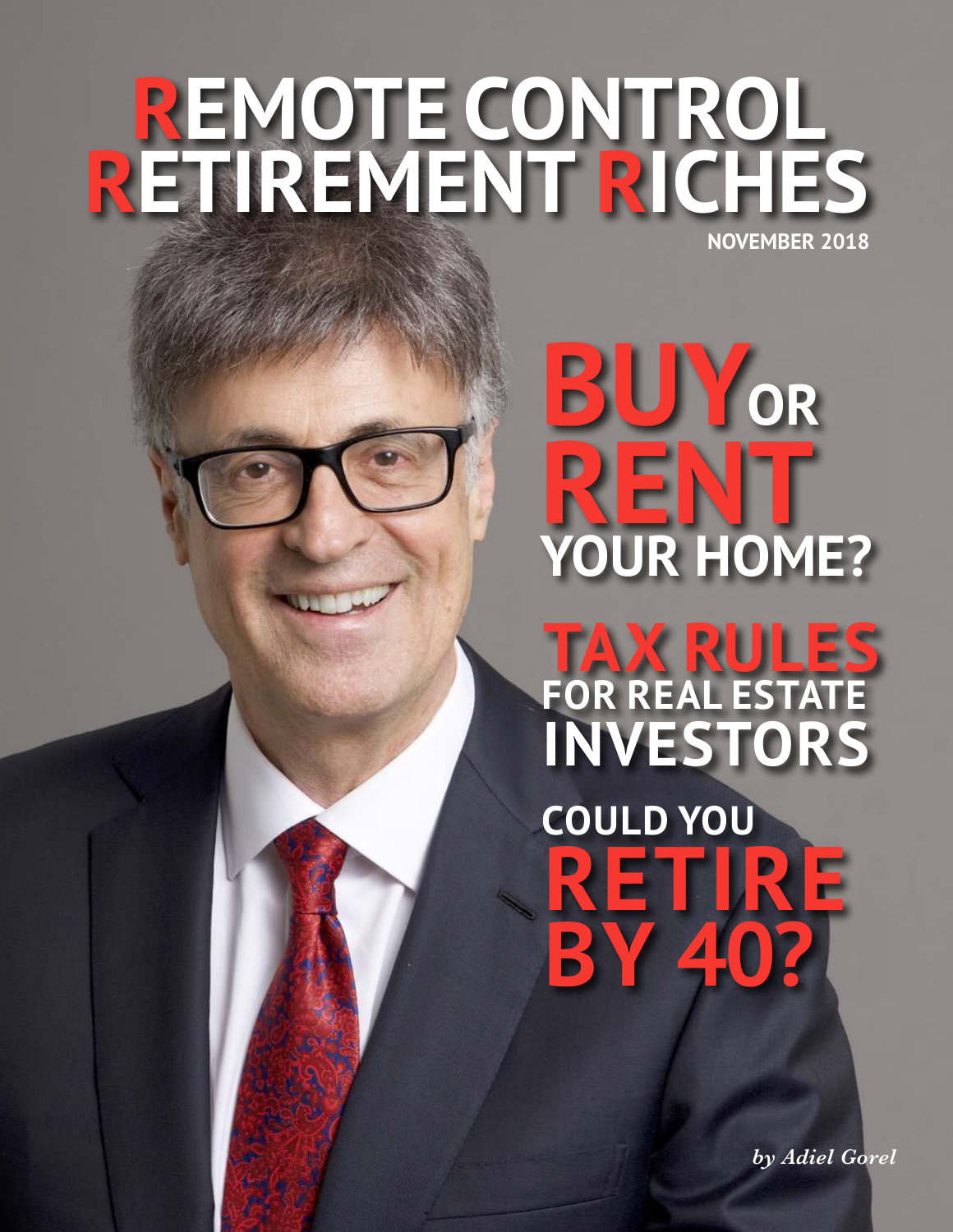# **ExPO RECaP**



In my October newsletter I had a short recap of our September 1, 2018 1-Day Expo. I wrote about how we had hundreds of investors, of all experience levels, in attendance, leading to a lively and informative Q&A session. Our expert speakers were a wealth of knowledge and everyone learned a lot. We had market teams, made up of property managers, main brokers and home builders from the relevant U.S. metro areas. The ability of attendees to interact with the market teams, property managers and builders, is extremely beneficial. Questions and information flow are much more direct and beneficial when the market teams are right in front of you.

I really enjoyed meeting and catching up with everyone during the breaks and lunch. Plus, I had a great time conducting a couple of seminars.

Owning your own home can be associated with safety, security, having "arrived," satisfying family

At our next Expo on December 1st, attendees will be able to listen to experts discuss Asset Protection and Preservation, 1031 Exchanges and Reverse Exchanges, and Credit Maximization. We will also bring an integrated lending source to address the needs of most investors, foreign and domestic, under and over the FNMA loan limit, etc.

The December 1st Expo will be at the same venue as the last one, near SFO. Again we begin the day at 10:00AM, to enable attendees from Los Angeles, San Diego, and other cities, to catch a morning flight and still make the event on time.

I'm sure we'll have the same excitement as our last Expo and can't wait to meet you again there. (See the ad in this newsletter for more details.)

# **SHOULD I BUY MY OWN HOME fIRsT, OR RENT aNd BUY INvEsTMENT HOMEs?**

A classic question I get when talking to a "would-be real estate investor" is: "Shouldn't we buy a home to live in before buying investment homes?"

The answer, of course, depends on where you live.

When considering owning your own residence, there are various layers of reasoning. Some are logic and numbers-based. Some are emotional, traditional and familial.

members' aspirations, the stability of having a (hopefully) a permanent place to live, and so on.

Of course, everyone has a different set of emotional considerations when it comes to owning a home. These vary from person to person and, needless to say, are hard to quantify.

In this article I will address the logical, numbers-based approach to the question, whether to buy your own home as your first real estate move, or rent and buy investment homes instead.

If you live in a market where



property taxes are relatively low (say, between 1 and 1.7 percent of the home price per year), and insurance rates are reasonable, and you are considering buying a home under about \$400,000, that should be a "no brainer" as your first step. Between \$400,000 and \$500,000 would still be a reasonable range to consider buying the home. Once you step up to the \$500,000 range and above, the math may well start to turn in favor of renting a home in the area in which you live, and owning rental homes in more optimal places.

*Continued…Back Cover*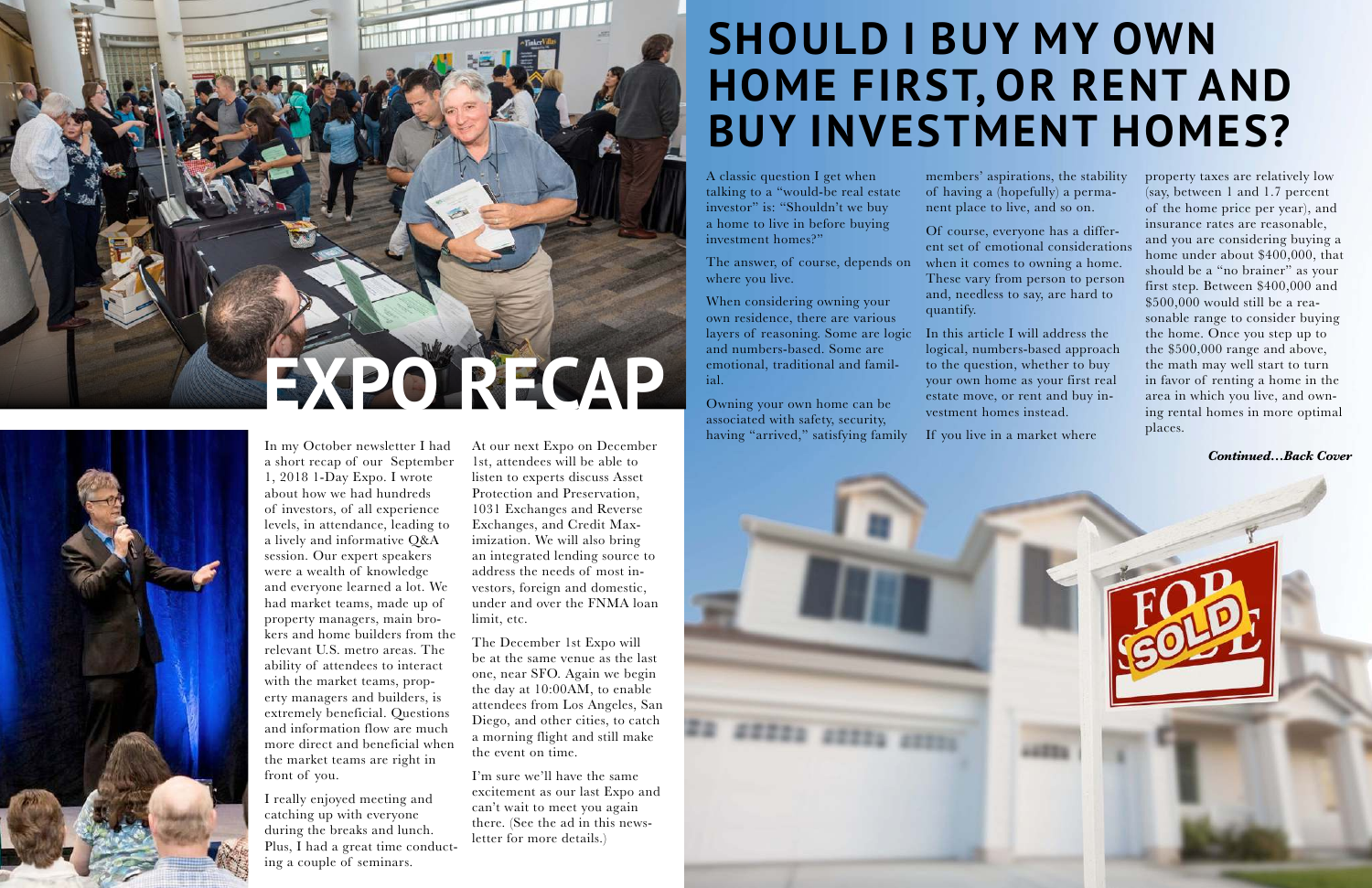The new 2018 tax laws have a great deal of changes that real estate investors should be aware of. To begin with, the changes to the ability to deduct property tax and your full mortgage interest, only apply to your primary residences. All rental properties can still deduct 100% of their property tax and mortgage interest paid. One of the biggest items that the new tax laws introduced was the 20% pass-through deduction. This was a by-product of the Corporate tax rate drop and has been interpreted to apply for rental properties as well. Note that under current law, your rental property does not need to be an LLC or Corporation or Partnership to be considered a pass-through entity. Even simple sole proprietorships count, as do rental properties.

There is currently some "negotiation" with the IRS as to how this will actually be applied for rental properties, so we will have to wait and see if any

further clarity is introduced before the year end. To strengthen your position to get the 20% pass-through deduction, it is also beneficial to consider yourself a Real Estate Professional. This title is one that you can claim if you spend over 50% of your time working with real estate endeavors and

you work over 750 hours in the year towards real estate activities. If you meet those tests, and often taxpayers who own several rental properties do, then you get several perks from the IRS. The first is that you are not limited to claiming any losses as you would otherwise be. For example, if you're not a real estate professional, then any losses in excess of \$25k have to be carried forward.

 $20$ Monday

 $\mathsf{C}$ ಾ ់ว

However, if you are a real estate professional, you can claim all of your losses in full, in the current year.

These losses can help offset other taxable income. Qualifying for the status of Real Estate Professional may also require you to "aggregate/group" all of your real estate activities into one activity, which is done by means of an election on your tax return. This can help you meet the threshold of the real estate professional requirements. Documentation is key, so if you are going for this status, make sure to document your time and hours spent. Obtaining the Real Estate Professional status on the surface is only advantageous if your properties are showing a loss, however, it is also advantageous if your properties are showing a gain as it can exempt your rental property income from the Net Investment Income Tax which can reduce your tax rates by 3.8%.

Other tax saving items are still in affect for 2018, including Like-Kind Exchanges and home office expense deductions.

Also good to know is that the IRS has been auditing rental real estate owners to make sure your mortgage interest paid correlates with the property you are claiming it on. This means that if you refi one of your properties to purchase another property, then not all of your mortgage interest is applied to the original property and needs to be allocated to the new property accordingly.

For any additional questions, please set up a consultation with me at: joshua@taxlovin.com.



# *Featured Article* **2018 Tax RUlEs fOR REal EsTaTE INvEsTORs By Joshua Cooper CPa**

*Copyright ©2018 Joshua Cooper CPA. All rights reserved.* 

*If you meet those tests, and often taxpayers who own several rental properties do, then you get several perks from the IRS.*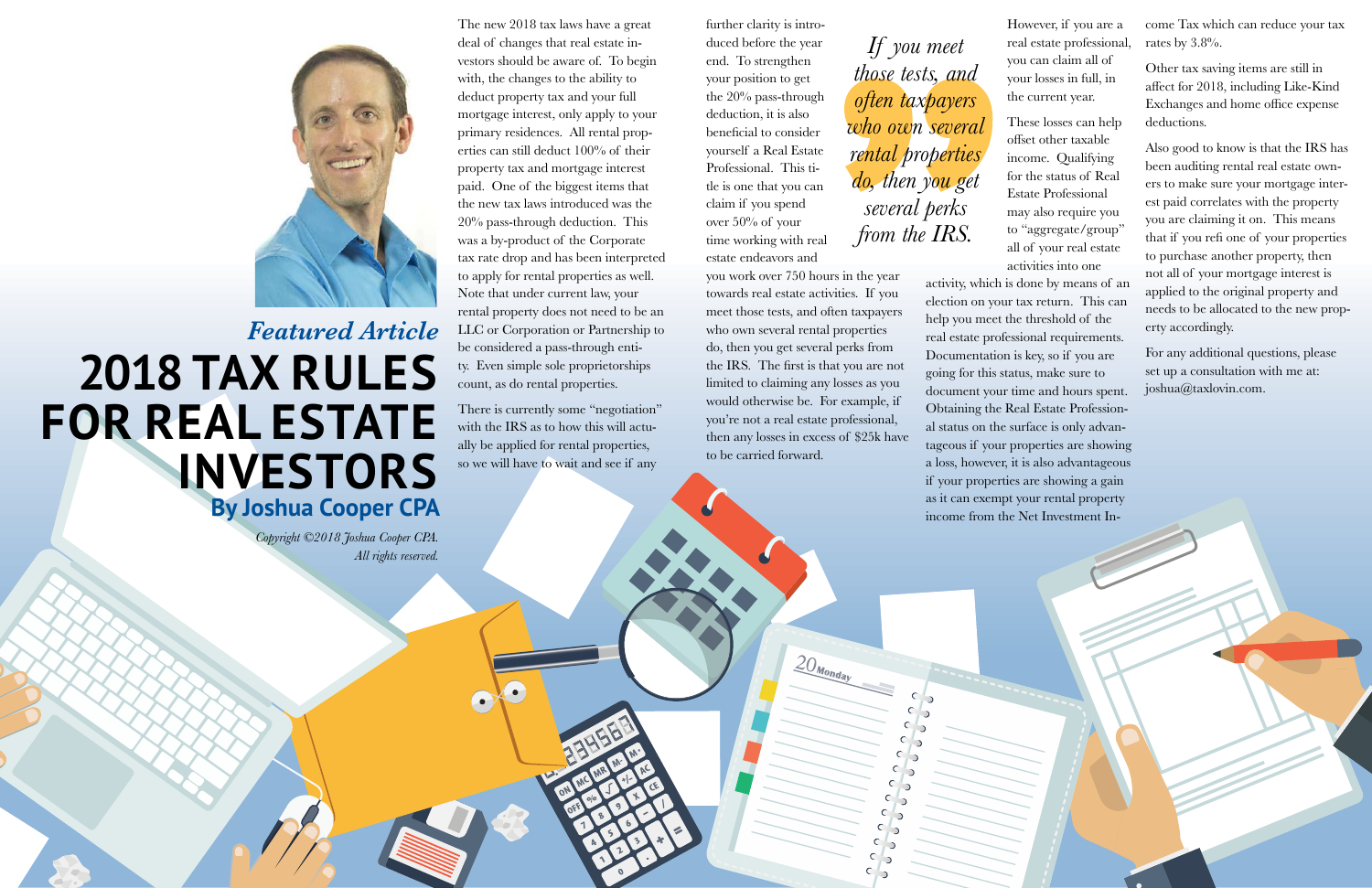Tulsa, Oklahoma is the sister city to Oklahoma City with a metro population at almost 1 million residents. Formerly known as the Oil Capital of the U.S., Tulsa still maintains a strong energy presence with Fortune 500 companies like The Williams Company. It is also home to the main American Airlines maintenance hub, which is now the largest of its kind in the world. Forbes has placed Tulsa in the top 10 affordable U.S. cities to live in.

Current unemployment in Tulsa sits at  $3.8\%$ , with a cost of living  $7\%$ 

Tulsa is home to the 33rd largest private company on Fortune's list. Also, Amazon, which is building a 5 million square foot fulfillment and package center in Oklahoma City, is adding one to Tulsa at 2.5 million square feet. Tulsa is also headquarters for the largest state bank chain, Bank of Oklahoma, which also owns the Bank of Tulsa chain.

below the national average, making Tulsa, like Oklahoma City, a great place to buy affordable housing for investment. Also, like Oklahoma City, it has a high percentage of renters living in single-family housing. Finally, the future for Tulsa investment is enhanced by one of the highest percentages of millennial population. More than 25% of all Tulsa residents are below 20 which means the future is bright for the next 10 years or more for investment property.

I get asked a lot about the potential dangers of hurricanes, tornadoes, etc.

Looking at history, virtually every place in the US is subject to some potential natural disaster risks. Along the coasts there are hurricanes, in the middle of the country there are tornadoes, etc. What we need to focus on is how insurance handles damage from these events.

For example, despite hurricanes being more frequent in recent years, the coverage by insurance is still quite good, so that minimizes risks greatly.

Tornadoes are more narrow in scope and usually don't hit many individual homes in a major metropolitan area. Oklahoma City has historically had tornadoes but, with over 1,200 homes that our investors have bought in the past 15 years, not one has ever been hit! Joe Pryor, our main Oklahoma City broker, has lived there for decades and has yet to see any home hit by a tornado. Even if it were to happen, insurance coverage is very good. The insurance premiums in Oklahoma City are quite low, indicating that the insurance companies themselves must consider the



risk to be minimal.

The irony is that most questions about tornadoes and hurricanes come from people who live in the San Francisco or Los Angeles area. Now, these are areas with real risks—earthquakes—which are poorly insured. In fact one would need to be pretty brave to own an expensive home in the San Francisco Bay Area, where earthquakes can cause severe (if infrequent) damage, while earthquake insurance is usually very incomplete, with relatively poor coverage.

# **ON ECONOMICs** Natural Disasters and Insurance

# **Real Estate Investments and adiel Gorel Presents**



**attorney, EsQ. of Mcdowall Cotter attorneys at law - will speak on assET PREsERvaTION, ENTITY fORMaTION, mistakes in asset protection and how to** 

**avoid them.**

### **Jennifer Drugan**

**California for Home loans assist - will speak on CREdIT MaxIMIZaTION. Revolving debt utilization. Removal of tax liens, judgements and repossessions. debt consolidation.** 

### **weiming Peng**

**asset Exchange Company will speak on the 1031 Tax DEFERRED EXCHANGE; the complexities we need to know. Reverse exchanges. Identification Rules and more.**

### **ExPERT GUEsT sPEaKERs**

### **IsaaC**

 "For many years I was concentrated on how much money I needed to live. I struggled with monthly expenses. Today, I am much more focused on expanding my wealth and growing my portfolio over time. It's really more relaxing to focus on that rather than on monthly expenses. Knowing I can retire with no financial worries makes me appreciate life in a totally different way. I can now also make decisions to seriously pursue passions I otherwise wouldn't dare do, like throwing myself fully into my music."

**EdI**

"Adiel gave me a very good toolkit to use over the last 17 years. He gave me the confidence, experience and mentoring I needed to become an investor in single family homes. He gave me the whole package - everything I needed –agents, CPAs, all support needed to buy these homes. We knew those ecosystem professionals would not disappoint Adiel or anyone in the ICG infrastructure. Truly, whenever we've needed something, like a consultation to prevent unnecessary mistakes, Adiel was there. He's been a very thorough, reliable guy who has delivered results."

### **Jon Irene**

"Irene and I are happy that we started and are continuing to grow our portfolio. We're very grateful for the experiences and the investment opportunities that have been presented to us so far. We're thankful that we got connected to this group and we will certainly grow with this community. It's a relationship we will continue to foster. I hope Adiel never retires. He's a good guy."

# Retirement Riches Testimonials

**for more info or to register, go to www.icgre.com/events**